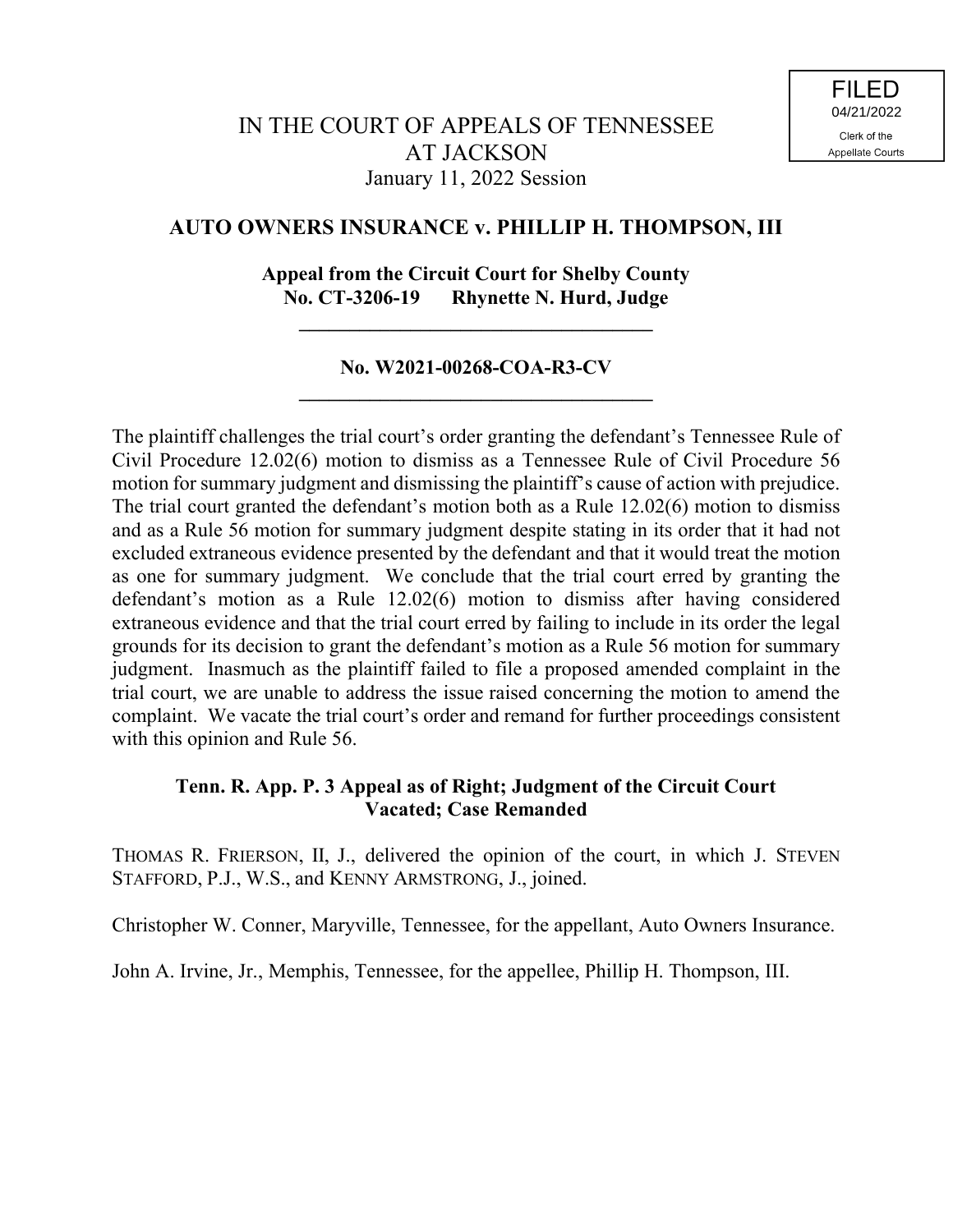#### **OPINION**

#### I. Factual and Procedural Background

On July 19, 2019, Auto Owners Insurance ("Auto Owners") filed a complaint in the Shelby County Circuit Court ("trial court") against Phillip H. Thompson, III. In its complaint, Auto Owners asserted that the parties had entered into an agreement whereby Mr. Thompson would pay Auto Owners for goods or services and that although Auto Owners had provided such goods or services, Mr. Thompson had failed to pay and had thereby breached the parties' agreement. Auto Owners alleged that as a result of this breach, it had suffered damages in the amount of \$60,073.26. Auto Owners attached affidavits from its accounts receivable manager and accounting coordinator attesting to the amount owed, pursuant to Tennessee Code Annotated  $\S$  24-5-107(a) (2017), which provides that actions to collect a debt may be brought upon a sworn account.

On December 4, 2019, Mr. Thompson filed a motion to dismiss, asserting that Auto Owners was

seeking to recover retrospective insurance premiums it claims are due based upon an audit of [Mr. Thompson's] bank statements. The audit increased [Mr. Thompson's] premium from  $$1,738.00$  to  $$61,488.00$  — over thirtyfive (35) times greater than the estimated premium. Mr. Thompson disputes the auditor's methods and conclusions and has disputed the validity of the premiums. Now, [Auto Owners] has filed suit on a "sworn account" in an attempt to obviate its burden of proof to establish additional premiums are in fact owed pursuant to the insurance policy.

Mr. Thompson attached his affidavit, wherein he stated that he was a contractor and had purchased a commercial general liability policy of insurance from Auto Owners for the period of July 29, 2017, through July 29, 2018. Mr. Thompson related that Auto Owners had performed an audit for that period and asked him to provide his bank statements. According to Mr. Thompson, the auditor concluded that all cash withdrawals shown on the bank statements were payments to subcontractors, a fact that Mr. Thompson disputed. Mr. Thompson also filed a statement of undisputed material facts, stating that "Auto Owners Insurance assigned a remuneration figure of \$457,168.00 as payroll to unidentified 'subcontractors' and classified them as roofers for purposes of the premium basis; claimed \$470,468.00 in total payroll exposure; and adjusted the premium from \$1,738.00 to \$61,488.00."

In his concomitantly filed memorandum of law, Mr. Thompson asserted that although Tennessee Code Annotated  $\S$  24-5-107 served to "furnish an easy and ready means of collecting accounts when no real defense exists," *see Foster v. Scott Cty*., 65 S.W. 22, 23 (1901), the essence of an "account" required an express or implied agreement as to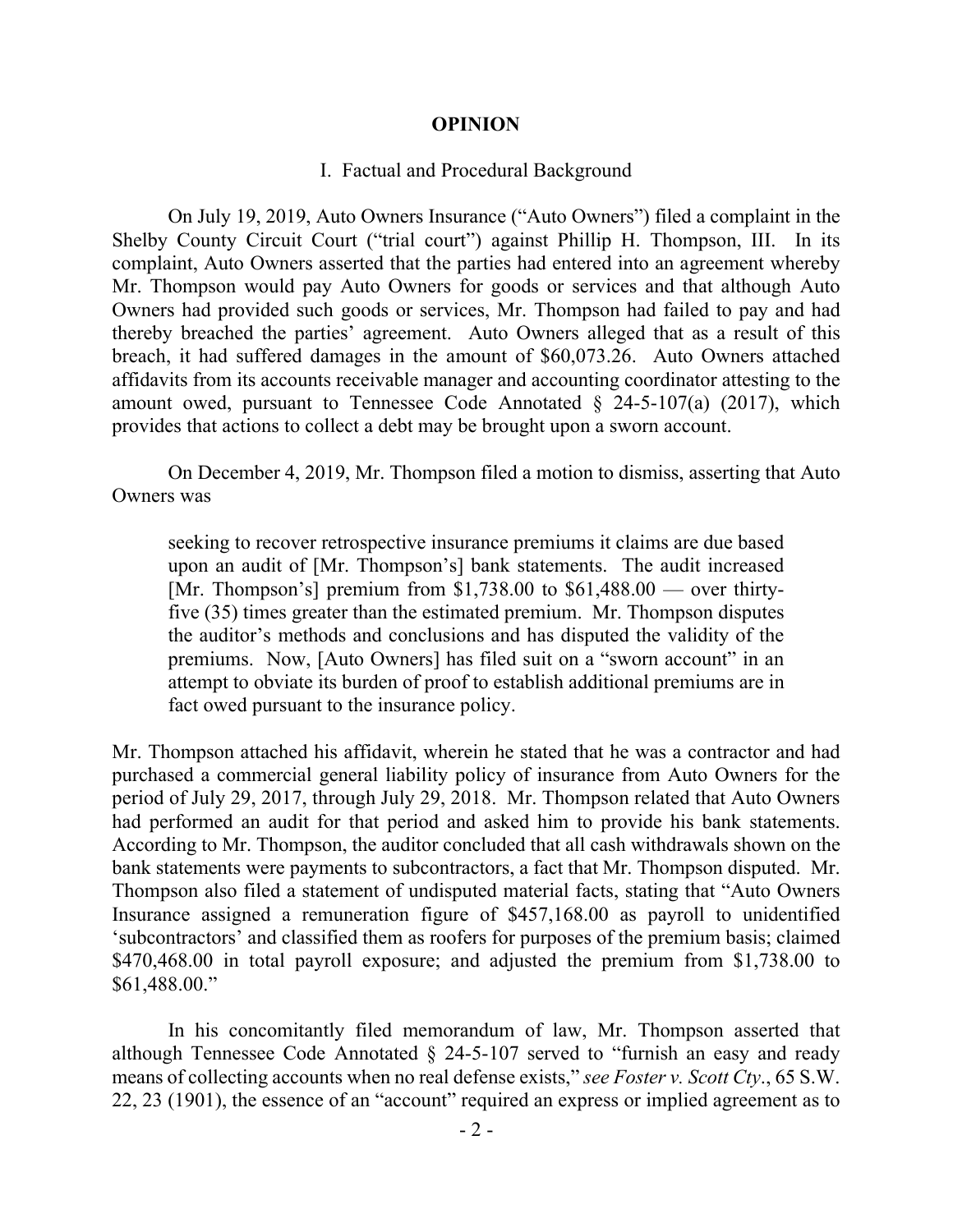the amount due. However, Mr. Thompson argued that an action to determine a contractual obligation was not properly brought as an action to recover a debt on sworn account under  $§$  24-5-107.

On February 5, 2020, Auto Owners filed a response, asserting that its claim should not be dismissed because it was based upon a contract. According to Auto Owners, its complaint alleged facts to support a claim for breach of contract. Auto Owners also argued that it had complied with the requirements of the statute for filing an action on sworn account. In the alternative, Auto Owners requested that it be allowed to amend its complaint pursuant to Tennessee Rule of Civil Procedure 15.01. Auto Owners concomitantly filed a response "in opposition of" Mr. Thompson's statement of undisputed material facts. In its response, however, Auto Owners did not dispute any of the facts asserted in Mr. Thompson's statement.

On June 9, 2020, Auto Owners filed a motion seeking to have the court deem the requests for admissions propounded to Mr. Thompson as conclusively admitted, pursuant to Tennessee Rule of Civil Procedure 36, due to Mr. Thompson's failure to timely respond to the requests. Auto Owners concomitantly filed a motion for summary judgment, relying upon the facts as established by the requests for admissions. Auto Owners attached a statement of undisputed material facts as well as an affidavit from its counsel, who attested to the fact that the requests for admissions had been delivered to Mr. Thompson on April 15, 2020, and that no response had been received as of May 29, 2020. Mr. Thompson filed responses to the requests for admissions on August 12, 2020.

On March 4, 2021, the trial court entered an order, stating:

This matter came to be heard on [Mr. Thompson's] Motion to Dismiss the complaint, pursuant to Rule 12.0[2(6)], for failure to state a claim upon which relief can be granted. [Mr. Thompson] submitted matters outside of the complaint, which the Court did not exclude, therefore the Court treats [Mr. Thompson's] motion as one for Summary Judgment. [Auto Owners] did not dispute the Statement of Undisputed Material Facts filed by [Mr. Thompson]. The Court finds that [Auto Owners] has failed to state a claim upon which relief can be granted. Accordingly, the motion is well taken and should be granted.

The trial court therefore dismissed Auto Owners' claims with prejudice. Auto Owners timely appealed.

# II. Issues Presented

Auto Owners presents the following issues for our review, which we have restated slightly: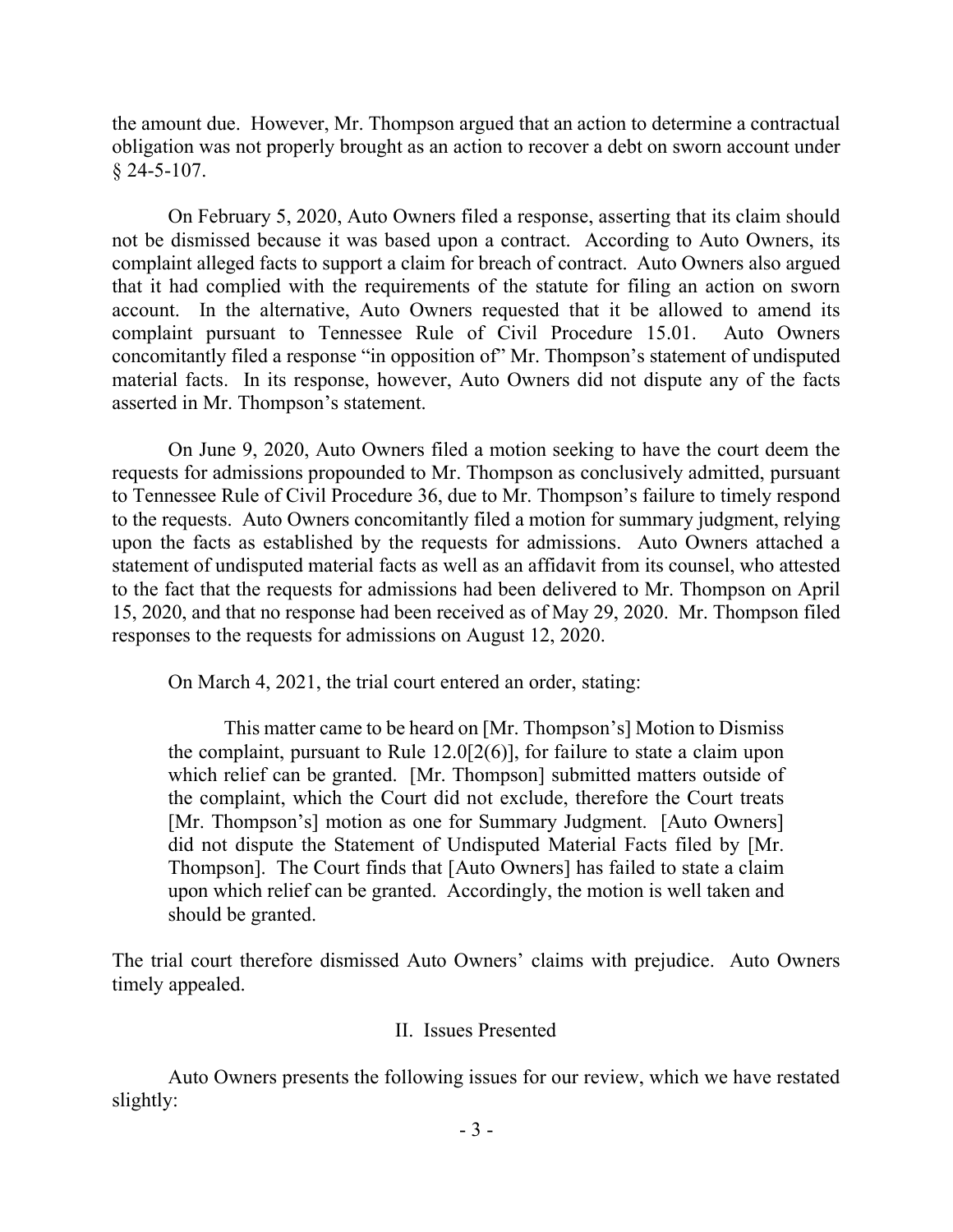- 1. Whether the trial court erred by dismissing Auto Owners' complaint with prejudice, pursuant to Tennessee Rule of Civil Procedure 12.02(6), because Auto Owners purportedly alleged in its complaint all elements necessary to support a breach of contract claim.
- 2. Whether the trial court erred by considering evidence outside the pleadings in granting Mr. Thompson's motion to dismiss pursuant to Tennessee Rule of Civil Procedure 12.02(6).
- 3. Whether the trial court erred by failing to properly apply the standards and procedures of Tennessee Rule of Civil Procedure 56 after it considered evidence outside the pleadings.
- 4. Whether the trial court abused its discretion by denying Auto Owners' request for leave to amend its complaint.
- 5. Whether the trial court erred by entering an order of dismissal that was not compliant with Tennessee Rule of Civil Procedure 56.

# III. Standard of Review

Although Mr. Thompson filed a motion to dismiss, pursuant to Tennessee Rule of Civil Procedure 12.02(6), the trial court stated that it was treating his motion as a motion for summary judgment pursuant to Tennessee Rule of Civil Procedure 56. Therefore, this Court will review the trial court's order as one granting a motion for summary judgment. *See Patton v. Estate of Upchurch*, 242 S.W.3d 781, 786-87 (Tenn. Ct. App. 2007).

The grant or denial of a motion for summary judgment is a matter of law; therefore, our standard of review is *de novo* with no presumption of correctness. *See Rye v. Women's Care Ctr. of Memphis*, *MPLLC*, 477 S.W.3d 235, 250 (Tenn. 2015); *Dick Broad. Co. of Tenn. v. Oak Ridge FM, Inc.*, 395 S.W.3d 653, 671 (Tenn. 2013) (citing *Kinsler v. Berkline, LLC*, 320 S.W.3d 796, 799 (Tenn. 2010)). As such, this Court must "make a fresh determination of whether the requirements of Rule 56 of the Tennessee Rules of Civil Procedure have been satisfied." *Rye*, 477 S.W.3d at 250. As our Supreme Court has explained concerning the requirements for a movant to prevail on a motion for summary judgment pursuant to Tennessee Rule of Civil Procedure 56:

[W]hen the moving party does not bear the burden of proof at trial, the moving party may satisfy its burden of production either (1) by affirmatively negating an essential element of the nonmoving party's claim or (2) by demonstrating that the nonmoving party's evidence *at the summary judgment stage* is insufficient to establish the nonmoving party's claim or defense. We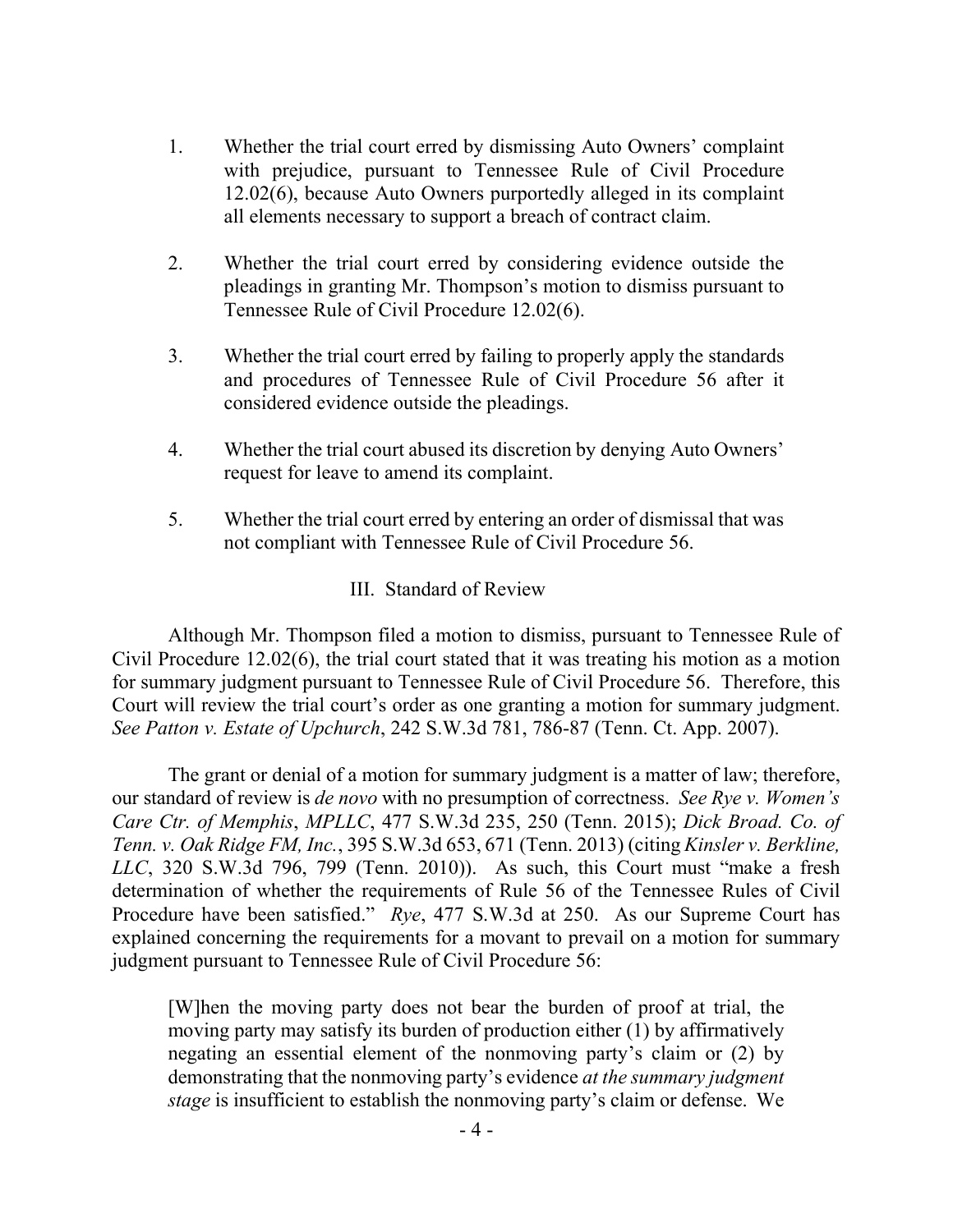reiterate that a moving party seeking summary judgment by attacking the nonmoving party's evidence must do more than make a conclusory assertion that summary judgment is appropriate on this basis. Rather, Tennessee Rule 56.03 requires the moving party to support its motion with "a separate concise statement of material facts as to which the moving party contends there is no genuine issue for trial." Tenn. R. Civ. P. 56.03. "Each fact is to be set forth in a separate, numbered paragraph and supported by a specific citation to the record." *Id.* When such a motion is made, any party opposing summary judgment must file a response to each fact set forth by the movant in the manner provided in Tennessee Rule 56.03. "[W]hen a motion for summary judgment is made [and] . . . supported as provided in [Tennessee Rule 56]," to survive summary judgment, the nonmoving party "may not rest upon the mere allegations or denials of [its] pleading," but must respond, and by affidavits or one of the other means provided in Tennessee Rule 56, "set forth specific facts" *at the summary judgment stage* "showing that there is a genuine issue for trial." Tenn. R. Civ. P. 56.06. The nonmoving party "must do more than simply show that there is some metaphysical doubt as to the material facts." *Matsushita Elec. Indus. Co.,* 475 U.S. [574,] 586, 106 S. Ct. 1348, [89 L.Ed.2d 538 (1986)]. The nonmoving party must demonstrate the existence of specific facts in the record which could lead a rational trier of fact to find in favor of the nonmoving party. If a summary judgment motion is filed before adequate time for discovery has been provided, the nonmoving party may seek a continuance to engage in additional discovery as provided in Tennessee Rule 56.07. However, after adequate time for discovery has been provided, summary judgment should be granted if the nonmoving party's evidence *at the summary judgment stage* is insufficient to establish the existence of a genuine issue of material fact for trial. Tenn. R. Civ. P. 56.04, 56.06. The focus is on the evidence the nonmoving party comes forward with at the summary judgment stage, not on hypothetical evidence that theoretically could be adduced, despite the passage of discovery deadlines, at a future trial.

*Rye*, 477 S.W.3d at 264-65. "Whether the nonmoving party is a plaintiff or a defendant and whether or not the nonmoving party bears the burden of proof at trial on the challenged claim or defense—at the summary judgment stage, '[t]he nonmoving party must demonstrate the existence of specific facts in the record which could lead a rational trier of fact to find in favor of the nonmoving party.'" *TWB Architects, Inc. v. The Braxton, LLC*, 578 S.W.3d 879, 889 (Tenn. 2019) (quoting *Rye*, 477 S.W.3d at 265). Pursuant to Tennessee Rule of Civil Procedure 56.04, the trial court must "state the legal grounds upon which the court denies or grants the motion" for summary judgment, and our Supreme Court has instructed that the trial court must state these grounds "before it invites or requests the prevailing party to draft a proposed order." *See Smith v. UHS of Lakeside, Inc.*, 439 S.W.3d 303, 316 (Tenn. 2014).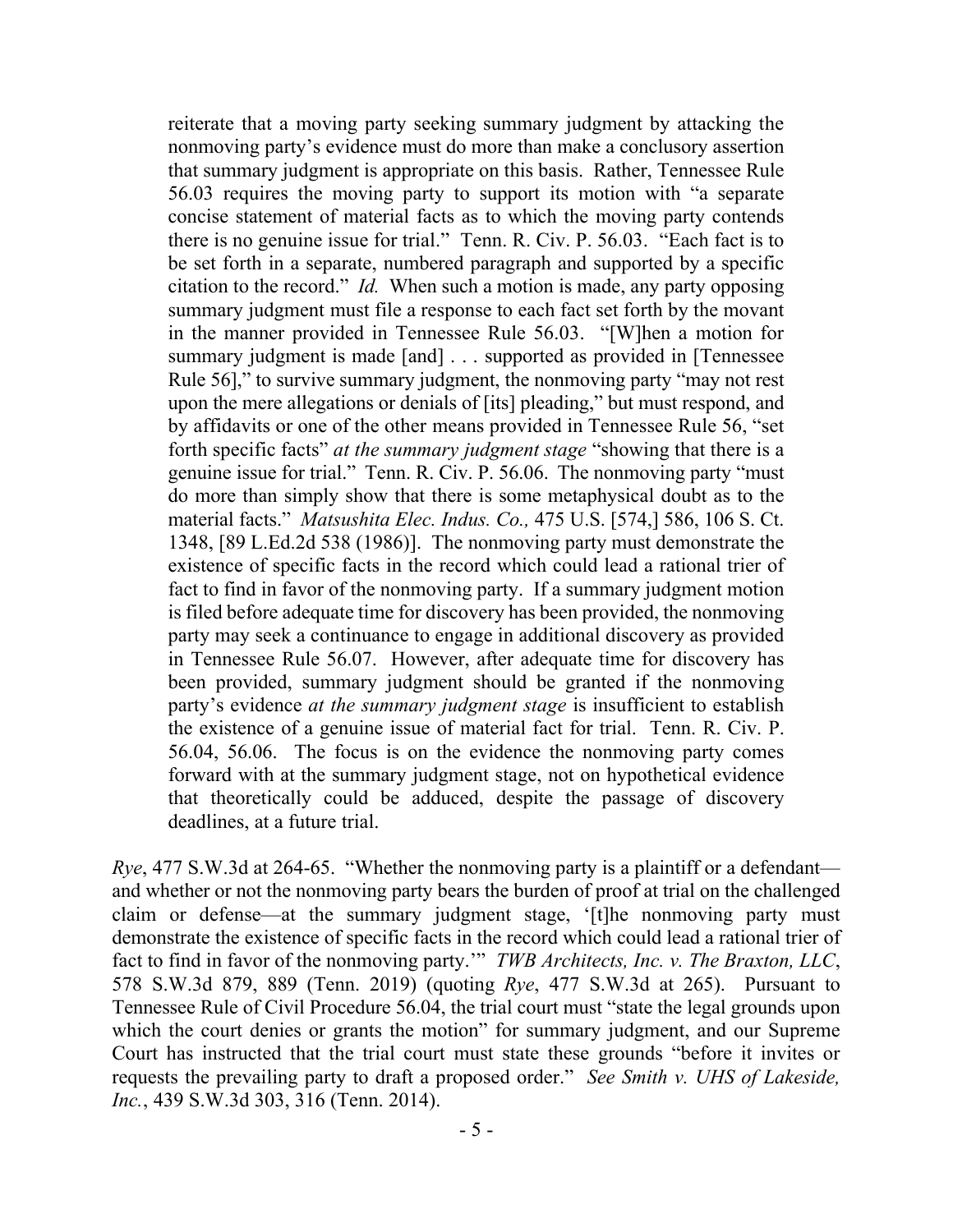### IV. Summary Judgment

The first two issues raised by Auto Owners concern whether the trial court properly dismissed its complaint pursuant to Tennessee Rule of Civil Procedure 12.02(6) and whether the trial court erred by considering evidence outside the pleadings in doing so. However, the trial court stated that it was treating Mr. Thompson's motion to dismiss as a Rule 56 motion for summary judgment and granted the motion as such. Therefore, we must initially determine whether the trial court properly converted Mr. Thompson's Rule 12.02(6) motion to dismiss into a Rule 56 motion for summary judgment.

This Court has previously held that trial courts may properly convert motions to dismiss into motions for summary judgment. *See Patton*, 242 S.W.3d at 786. As this Court has explained: "If matters outside the pleadings are presented in conjunction with either a Rule 12.02(6) motion or a Rule 12.03 motion and the trial court does not exclude those matters, the court must treat such motions as motions for summary judgment and dispose of them as provided in Rule 56." *Id.* (emphasis added).Rule 12.02 provides in pertinent part:

If, on a motion asserting the defense numbered (6) to dismiss for failure to state a claim upon which relief can be granted, matters outside the pleading are presented to and not excluded by the court, the motion shall be treated as one for summary judgment and disposed of as provided in Rule 56, and all parties shall be given reasonable opportunity to present all material made pertinent to such a motion by Rule 56.

This Court has further elaborated:

As the functional equivalent of the old common law demurrer, Rule 12.02(6) motion to dismiss is subject to the same strict rules of construction. The common law demurrer could not "speak," i.e., state or introduce a new fact to support it; but the rule 12.02(6) motion is not so limited. If it does "speak" it becomes converted into a Tenn. R. Civ. P. 56 motion for summary judgment by the express provisions of rule 12.02, and must be adjudicated pursuant to the standard for summary judgment under Rule 56.

\* \* \*

Under the modern rules of civil procedure, the trial court retains the discretion to consider extrinsic evidence outside the pleadings, but, if it does it "shall be treated as one for summary judgment and disposed of as provided in Rule 56."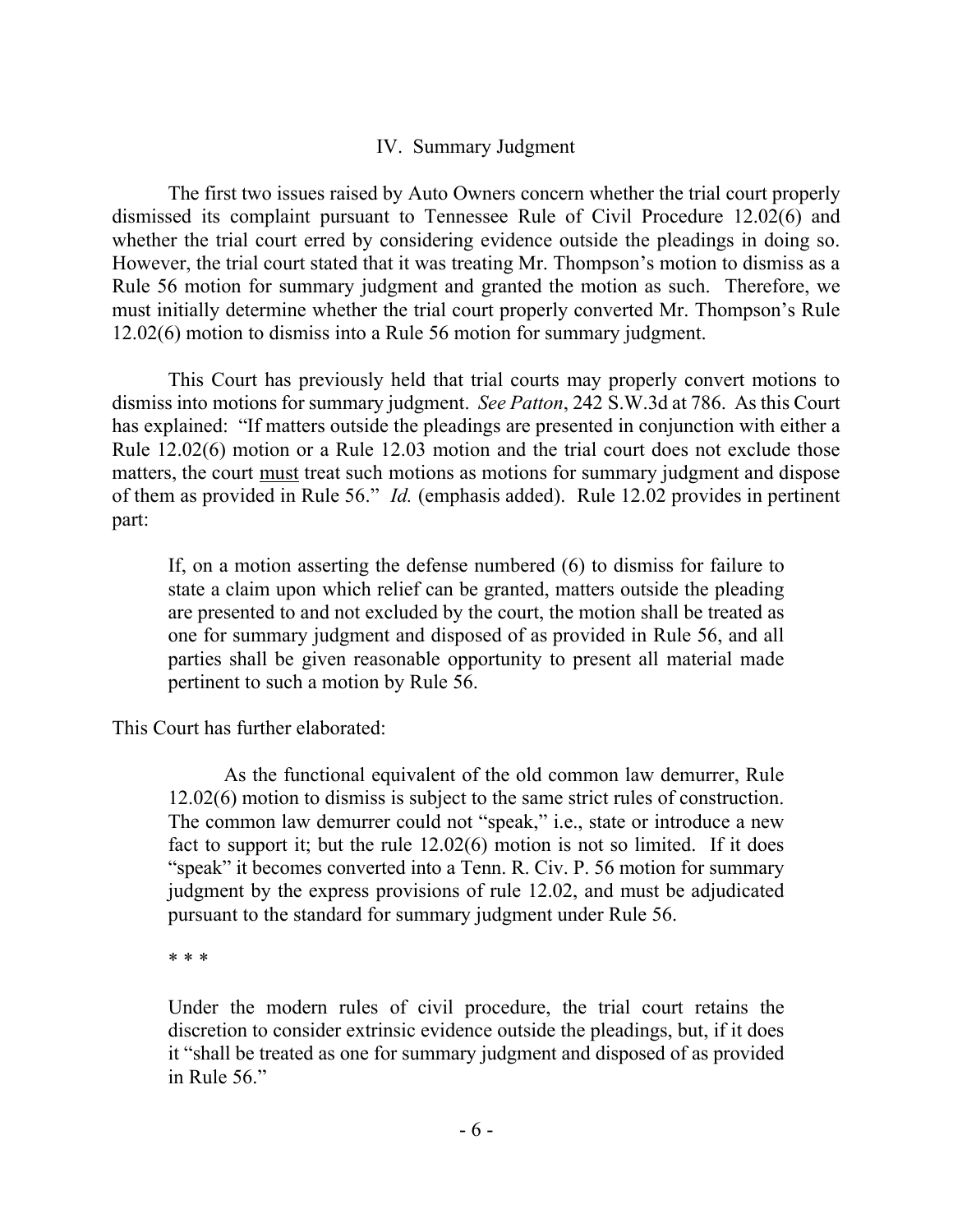*Finchum v. Ace, USA*, 156 S.W.3d 536, 537-38 (Tenn. Ct. App. 2004) (internal citations omitted).

In the case at bar, the trial court stated in its final order that (1) Mr. Thompson had submitted documents extraneous to Auto Owners' complaint, (2) it did not exclude these documents, and (3) it treated Mr. Thompson's motion to dismiss as a motion for summary judgment. Although the court did not identify the extraneous information, based upon our review of the record, the court appeared to be referencing Mr. Thompson's statement of undisputed material facts and affidavit. On appeal, Mr. Thompson does not dispute that the trial court properly considered his motion to dismiss as one for summary judgment. In addition, although Mr. Thompson filed his motion as a Rule 12.02(6) motion to dismiss, he also filed a statement of undisputed material facts pursuant to Tennessee Rule of Civil Procedure 56.03. Mr. Thompson further filed an affidavit, contesting the allegations in the complaint. *See Patton*, 242 S.W.3d at 786-87 ("Matters outside the pleadings may include affidavits . . . ."). Therefore, Mr. Thompson did not merely request that the court consider the sufficiency of Auto Owners' complaint; rather, he introduced new evidence to contest Auto Owners' allegations. As such, the court acted properly in treating Mr. Thompson's motion to dismiss as a motion for summary judgment.

Nevertheless, despite stating in its order that it would treat Mr. Thompson's motion as one for summary judgment, the trial court also found that Auto Owners had "failed to state a claim upon which relief can be granted" pursuant to Rule 12.02(6). Inasmuch as the court acknowledged that it had considered evidence outside Auto Owners' complaint and treated Mr. Thompson's motion to dismiss as a motion for summary judgment, we determine the court's finding as to the sufficiency of Auto Owners' pleadings to have been made in error.

With respect to the trial court's decision to grant Mr. Thompson's converted motion for summary judgment under Rule 56, we consider Rule 56.04, which provides in pertinent part: "The trial court shall state the legal grounds upon which the court denies or grants the motion, which shall be included in the order reflecting the court's ruling." This requirement was the product of a 2007 amendment by the legislature. *See Smith*, 439 S.W.3d at 313-14. In *Smith*, our High Court elucidated the purposes of this amendment, stating:

The changes to Tenn. R. Civ. P. 56.04 were intended to address two concerns. First, they reflect the growing awareness of both the Advisory Commission and this Court that explanations of the basis for judicial decisions promote respect for and acceptance of not only the particular decision but also for the legal system. Second, skeletal orders containing no explanation of the reasons for granting the summary judgment were complicating the ability of the appellate courts to review the trial court's decision. *See, e.g.*, *Church v. Perales*, 39 S.W.3d 149, 157 (Tenn. Ct. App.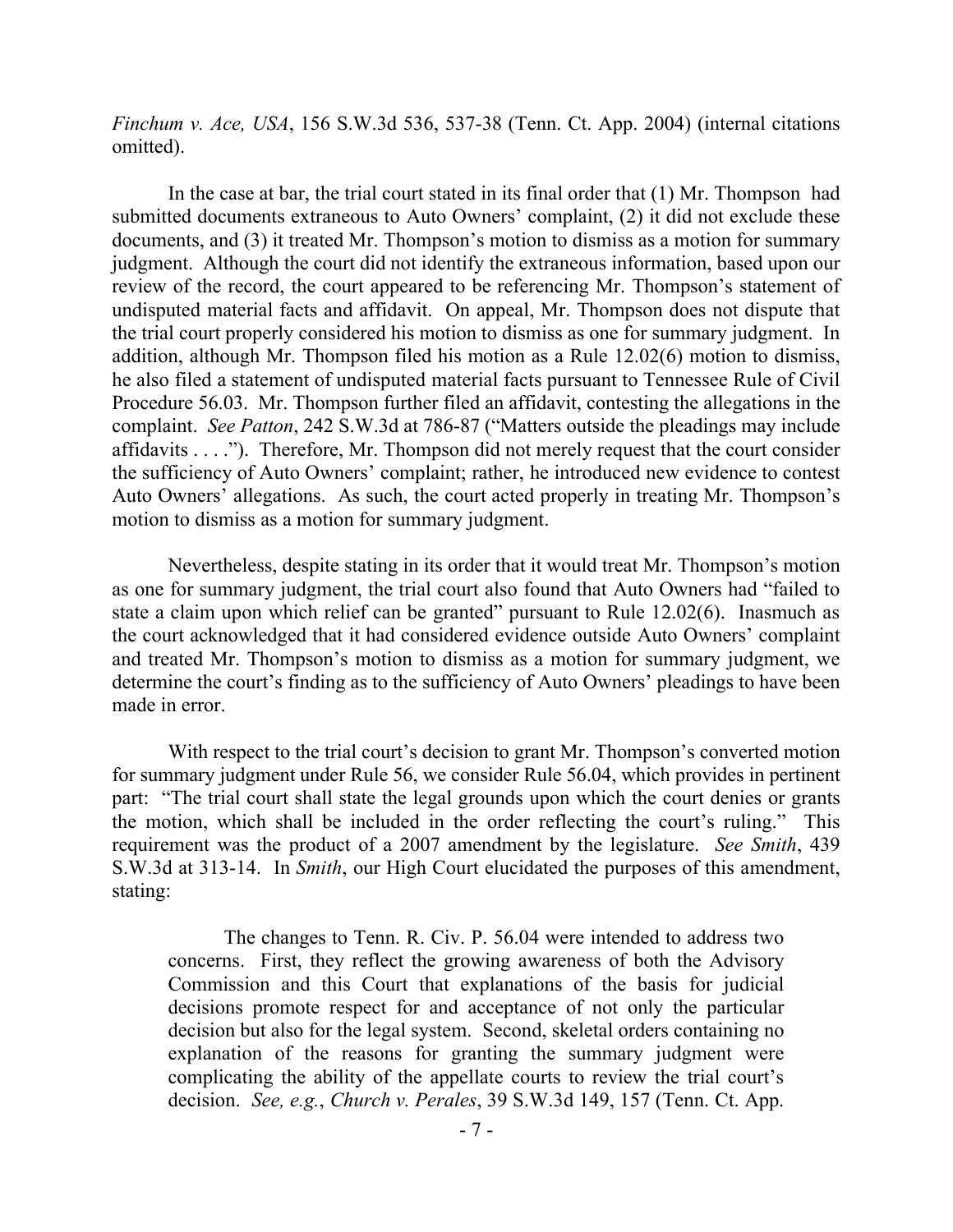2000) (noting that skeletal orders lacking a statement of grounds required appellate courts to "perform the equivalent of an archeological dig [to] endeavor to reconstruct the probable basis for the [trial] court's decision") (quoting *Camilo-Robles v. Hoyos*, 151 F.3d 1, 8 (1st Cir. 1998)).

Despite the amendments to Tenn. R. Civ. P. 56.04 making the statement of grounds mandatory, the Court of Appeals has been reticent to vacate summary judgment orders that plainly do not comply with Tenn. R. Civ. P. 56.04 and to remand them to the trial court for further consideration. The court continues to conduct archeological digs and to review summary judgment orders when the basis for the trial court's decision can be readily gleaned from the record and to remand the case only when their practiced eyes cannot discern the grounds for the trial court's decision.

We readily agree that judicial economy supports the Court of Appeals' approach to the enforcement of Tenn. R. Civ. P. 56.04 in proper circumstances when the absence of stated grounds in the trial court's order does not significantly hamper the review of the trial court's decision. However, in the future, the resolution of issues relating to a trial court's compliance or lack of compliance with Tenn. R. Civ. P. 56.04 should also take into consideration the fundamental importance of assuring that a trial court's decision either to grant or deny a summary judgment is adequately explained and is the product of the trial court's independent judgment.

*Id.* Furthermore, this Court has described Rule 56.04's requirements as "specific and without exception." *Winn v. Welch Farm*, *LLC*, No. M2009-01595-COA-R3-CV, 2010 WL 2265451, at \*5 (Tenn. Ct. App. June 4, 2010).

With Rule 56.04's mandate in mind, we conclude that the trial court's order did not sufficiently explain the court's legal reasoning for granting Mr. Thompson's motion for summary judgment. The court noted only that Auto Owners did not dispute Mr. Thompson's statement of undisputed material facts. This Court, however, has previously vacated an order in which the trial court provided a similarly skeletal explanation. *See Potter's Shopping Ctr., Inc. v. Szekely*, 461 S.W.3d 68, 72 (Tenn. Ct. App. 2014).

In *Potter's Shopping Ctr.*, the trial court's order granting summary judgment stated only that "there exists no undisputed material fact in this cause of action, and as a matter of law, Plaintiff is entitled to judgment against Defendants in quantum meruit." *Id.* On appeal, this Court vacated the trial court's order granting summary judgment, concluding that the trial court had failed to state the legal grounds for the court's decision in its order and that the trial court "did not recite any evidence or argument it considered in making the decision to grant summary judgment." *Id.* This Court further determined that the case did not involve "proper circumstances" in which the absence of stated reasons would not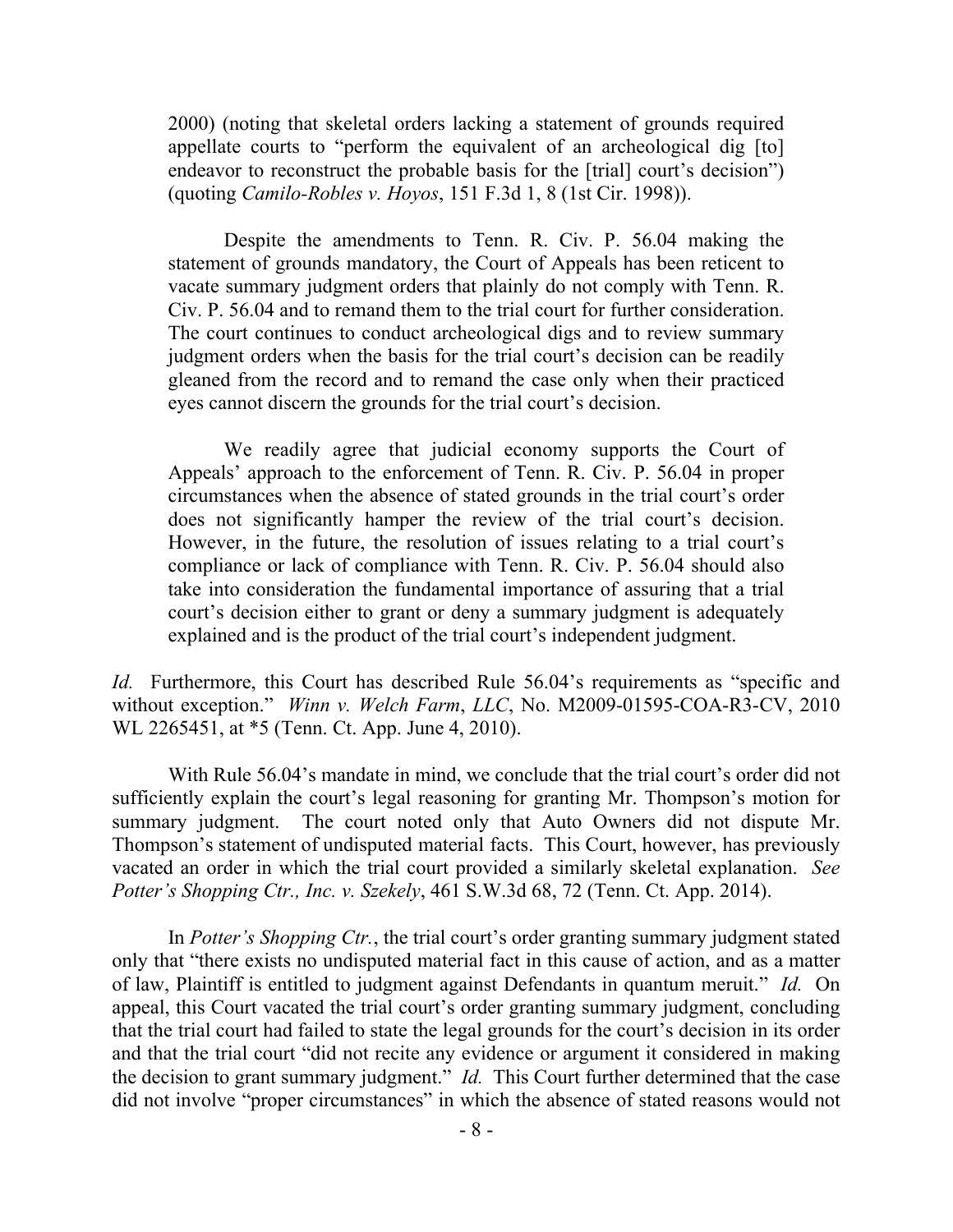have hindered appellate review inasmuch as the record did not "contain a transcript of the hearing on the motion for summary judgment or any other indication of the legal grounds for the trial court's decision." *Id.* (quoting *Smith*, 439 S.W.3d at 314). In addition, the parties' filings indicated the existence of several disputed facts. *Potter's Shopping Ctr.*, 461 S.W.3d at 72.

Similarly, in the present case, the record does not contain a transcript of the summary judgment motion hearing. The trial court in its order noted only that Auto Owners did not dispute Mr. Thompson's statement of undisputed material facts and that Auto Owners' complaint failed to state a claim upon which relief could be granted, a finding incorrectly made pursuant to Rule 12.02. Although the court found that Auto Owners had not disputed Mr. Thompson's statement of undisputed material facts, it did not explain how these admitted facts either negated an essential element of Auto Owners' claim or demonstrated how Auto Owners' evidence at that stage was insufficient to establish its claim. As this Court previously noted in *Potter's Shopping Ctr.*: "The judgment at issue involves questions of law that require analysis and explanation," and "[w]e cannot proceed with a review, speculating on the legal theories upon which the trial court may have ruled and the legal conclusions the trial court may have made." *Id.* (quoting *Winn*, 2010 WL 2265451, at \*6).

In a prior summary judgment matter, this Court affirmed the trial court's order granting summary judgment when the nonmoving party failed to respond to the moving party's statement of undisputed material facts. *Brennan v. Goble*, No. E2020-00671-COA-R3-CV, 2021 WL 2156443, at \*8 (Tenn. Ct. App. May 27, 2021). The *Brennan* Court concluded that the trial court had complied with Rule 56.04 because it "gave its reasoning for deeming as admitted Defendant's statement of material facts, made findings of fact based upon the material facts contained therein, and applied those facts to the law in making its decision that Defendant had negated an essential element of Plaintiff's case." *Id.* As *Brennan* illustrates, the summary judgment analysis does not end with deeming undisputed facts admitted. The court must also make findings concerning the materiality of the undisputed facts and apply those facts to the law. In the instant case, the trial court in its order addressed only whether Auto Owners disputed Mr. Thompson's statement of undisputed material facts rather than also evaluating whether these undisputed facts negated Auto Owners' claim. The trial court's order ultimately does not provide sufficient legal grounds for its decision to grant Mr. Thompson's motion.

On appeal, Mr. Thompson contends:

In this case, the trial court, analyzing Mr. Thompson's motion according to Tenn. R. Civ. P. 56, found that [] Mr. Thompson had demonstrated that no account existed. The court concluded that, without an account, [Auto Owners'] complaint failed to state a claim as a matter of law.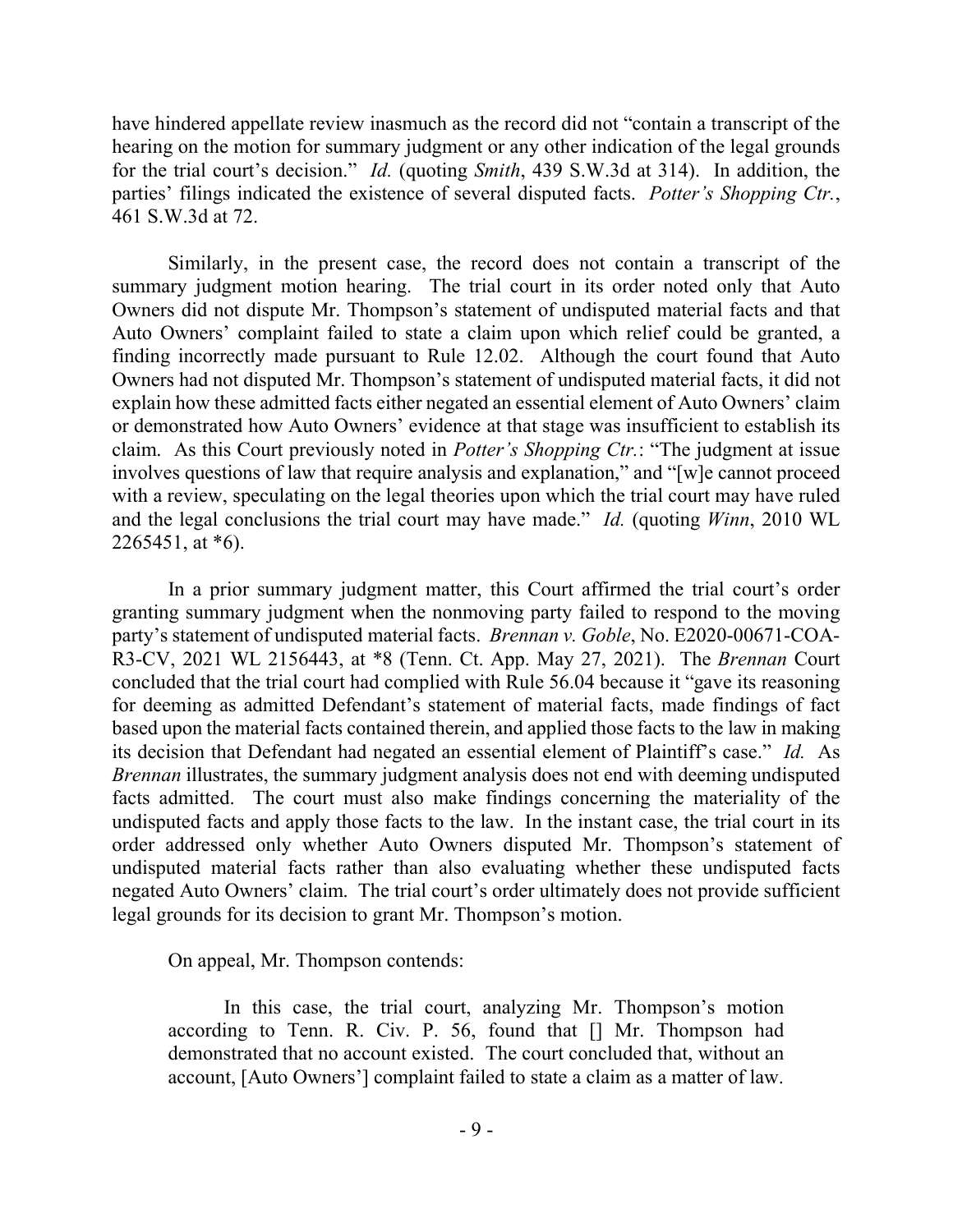However, there is no transcript of the hearing in the record to support Mr. Thompson's assertion that the trial court found that no account existed or that this served as the basis for its decision to grant Mr. Thompson's motion for summary judgment. Even if there had been a transcript included in the record supporting Mr. Thompson's assertion, the trial court failed to include such reasoning in its order. *See City of Oak Ridge v. Levitt*, 493 S.W.3d 492, 503 (Tenn. Ct. App. 2015) ("In Tennessee, courts generally speak through written orders rather than oral rulings.").

Furthermore, Mr. Thompson proffers an argument based on the standard for Rule 12.02(6) motions to dismiss in asserting that the trial court concluded that "without an account, [Auto Owners'] complaint failed to state a claim as a matter of law." In addressing a motion for summary judgment, the trial court does not address the issue of whether the complaint states a claim as a matter of law; rather, the court is tasked with addressing whether the moving party has (1) negated an essential element of the nonmoving party's claim or (2) demonstrated that the nonmoving party's evidence at the summary judgment stage is insufficient to establish the nonmoving party's claim or defense. *See Rye*, 477 S.W.3d at 264. Thus, Mr. Thompson conflates Rule 56 with Rule 12.02(6). The trial court acknowledged that it did not exclude extraneous evidence outside of the complaint and stated that it treated Mr. Thompson's motion to dismiss as a motion for summary judgment. Therefore, we must review the trial court's order as one granting a Rule 56 motion for summary judgment rather than a Rule 12.02(6) motion to dismiss.

In carefully reviewing the record and considering the parties' arguments, we conclude that the trial court erred in (1) finding that Auto Owners' complaint failed to state a claim upon which relief could be granted pursuant to Rule 12.02(6) after converting Mr. Thompson's motion to dismiss into a motion for summary judgment and (2) failing to provide sufficient legal grounds for its decision in compliance with Rule 56.04. We therefore vacate the trial court's order and remand for further proceedings consistent with this opinion and Rule 56.04.

### V. Motion to Amend Complaint

Auto Owners also argues that the trial court erred by denying its request for leave to amend its complaint. In Auto Owners' response to Mr. Thompson's motion to dismiss, it requested: "Alternatively, if the Court were to find that [Auto Owners'] Complaint is insufficient in any way, [Auto Owners] respectfully requests permission to amend its Complaint." Auto Owners asserts that the trial court orally denied its request to amend the complaint during the summary judgment hearing and stated that Auto Owners was required to file a separate motion to amend accompanied by a proposed amended complaint. However, no such ruling appears in the trial court's written order. *See City of Oak Ridge*, 493 S.W.3d at 503 (noting that Tennessee courts "generally speak through written orders").